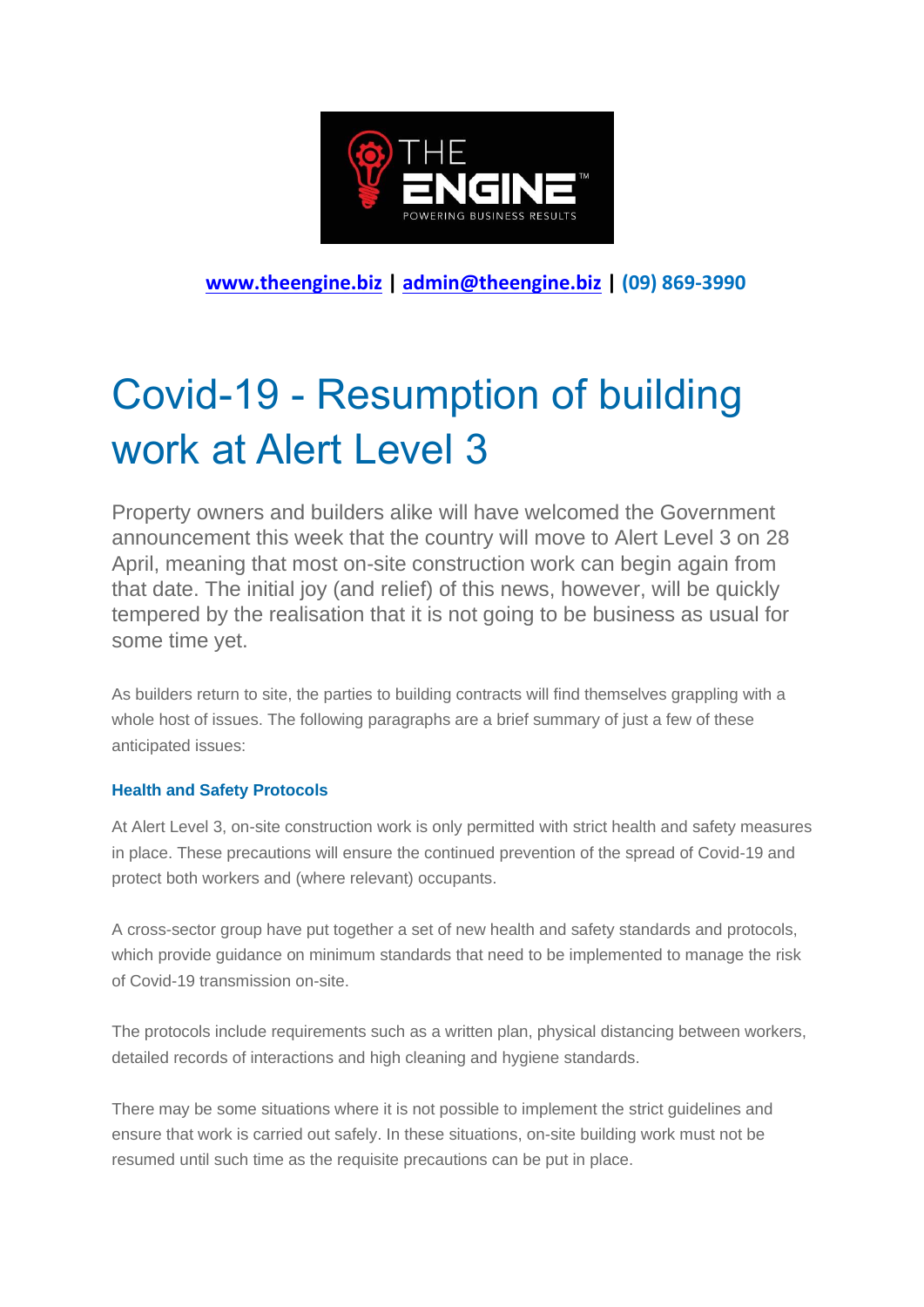### **Delays and Extension of Completion Time**

In addition to the delays already experienced as a result of the lockdown during Alert Level 4, there will inevitably be further delays in completing projects. These delays will arise as a result of the ongoing restrictions that will slow down the progress of work. Additional delays may also be caused by other factors such as a backlog in supplying materials as well as delayed site inspections.

Most building contracts (especially standard form contracts) will have terms dealing with delays and clarifying the circumstances that allow for an extension of time. Several standard form building contracts have a process for claiming an extension to the completion time with specific timeframes that need to be adhered to. Yet other building contracts allow for an automatic extension of completion time in certain circumstances.

As well as specific terms dealing with delays, some building contracts will have a force majeure provision that may provide relief to builders (and/or the property owner). A force majeure provision will typically clarify that a party is not liable for any failure to perform its obligations to the extent that that failure is due to a specific cause outside of the party's control. These are generally things like natural disasters, but depending on how the provision is worded may include a declared state of emergency or pandemic for example.

## **Increased Costs**

In addition to causing delays, the obligation to adopt new health and safety protocols will also no doubt lead to increased project costs.

For projects that are being carried out on a cost reimbursement basis (charge-up), the increased costs will be passed on to the property owner, potentially leading to a budget blow out. Where this is anticipated, a builder is obliged to keep the property owner informed of the likely increased costs.

In a fixed price situation, it is the builder who has assumed the risk of the eventual cost of the works. However, even under this arrangement, some building contracts will contain provisions that may allow the builder to increase the contract price.

Provisions allowing for cost fluctuation and parts of the works that were allocated a provisional sum are two examples of how costs may be increased. A builder may also be able to claim that additional time-related costs constitute a variation to the works.

#### **Damage Caused During Alert Level 4**

In situations where partially completed construction work has been sitting without any supervision for over four weeks, there will inevitably be some instances where damage to the works has occurred during that time. For example, damage to shrink wrap may have left building work